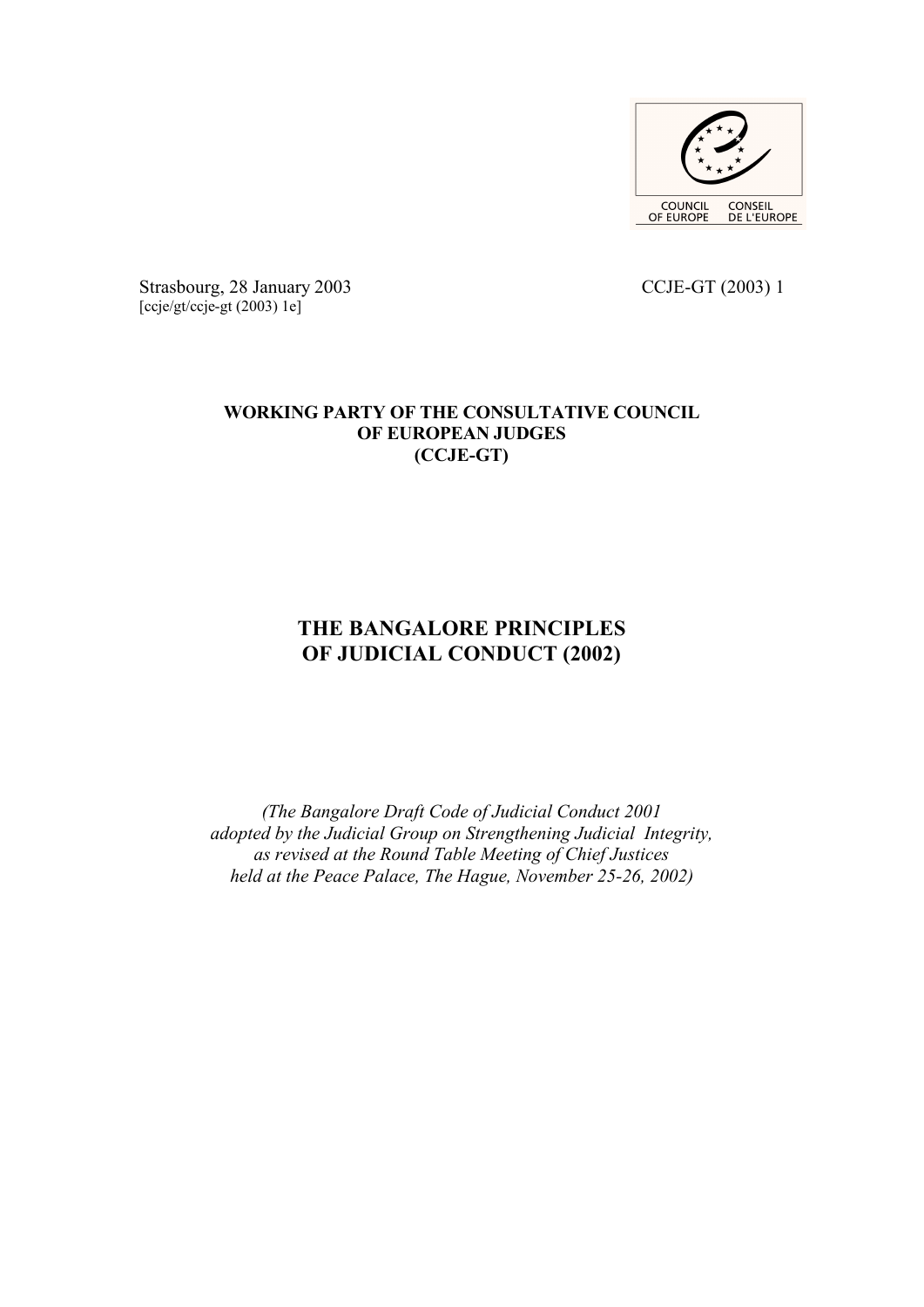#### **THE BANGALORE PRINCIPLES OF JUDICIAL CONDUCT (2002)**

*(The Bangalore Draft Code of Judicial Conduct 2001 adopted by the Judicial Group on Strengthening Judicial Integrity, as revised at the Round Table Meeting of Chief Justices held at the Peace Palace, The Hague, November 25-26, 2002)*

#### *Preamble*

WHEREAS the *Universal Declaration of Human Rights* recognizes as fundamental the principle that everyone is entitled in full equality to a fair and public hearing by an independent and impartial tribunal, in the determination of rights and obligations and of any criminal charge.

WHEREAS the *International Covenant on Civil and Political Rights* guarantees that all persons shall be equal before the courts, and that in the determination of any criminal charge or of rights and obligations in a suit at law, everyone shall be entitled, without undue delay, to a fair and public hearing by a competent, independent and impartial tribunal established by law.

WHEREAS the foregoing fundamental principles and rights are also recognized or reflected in regional human rights instruments, in domestic constitutional, statutory and common law, and in judicial conventions and traditions.

WHEREAS the importance of a competent, independent and impartial judiciary to the protection of human rights is given emphasis by the fact that the implementation of all the other rights ultimately depends upon the proper administration of justice.

WHEREAS a competent, independent and impartial judiciary is likewise essential if the courts are to fulfil their role in upholding constitutionalism and the rule of law.

WHEREAS public confidence in the judicial system and in the moral authority and integrity of the judiciary is of the utmost importance in a modern democratic society.

WHEREAS it is essential that judges, individually and collectively, respect and honour judicial office as a public trust and strive to enhance and maintain confidence in the judicial system.

WHEREAS the primary responsibility for the promotion and maintenance of high standards of judicial conduct lies with the judiciary in each country.

AND WHEREAS the *United Nations Basic Principles on the Independence of the Judiciary* are designed to secure and promote the independence of the judiciary, and are addressed primarily to States.

THE FOLLOWING PRINCIPLES are intended to establish standards for ethical conduct of judges. They are designed to provide guidance to judges and to afford the judiciary a framework for regulating judicial conduct. They are also intended to assist members of the executive and the legislature, and lawyers and the public in general, to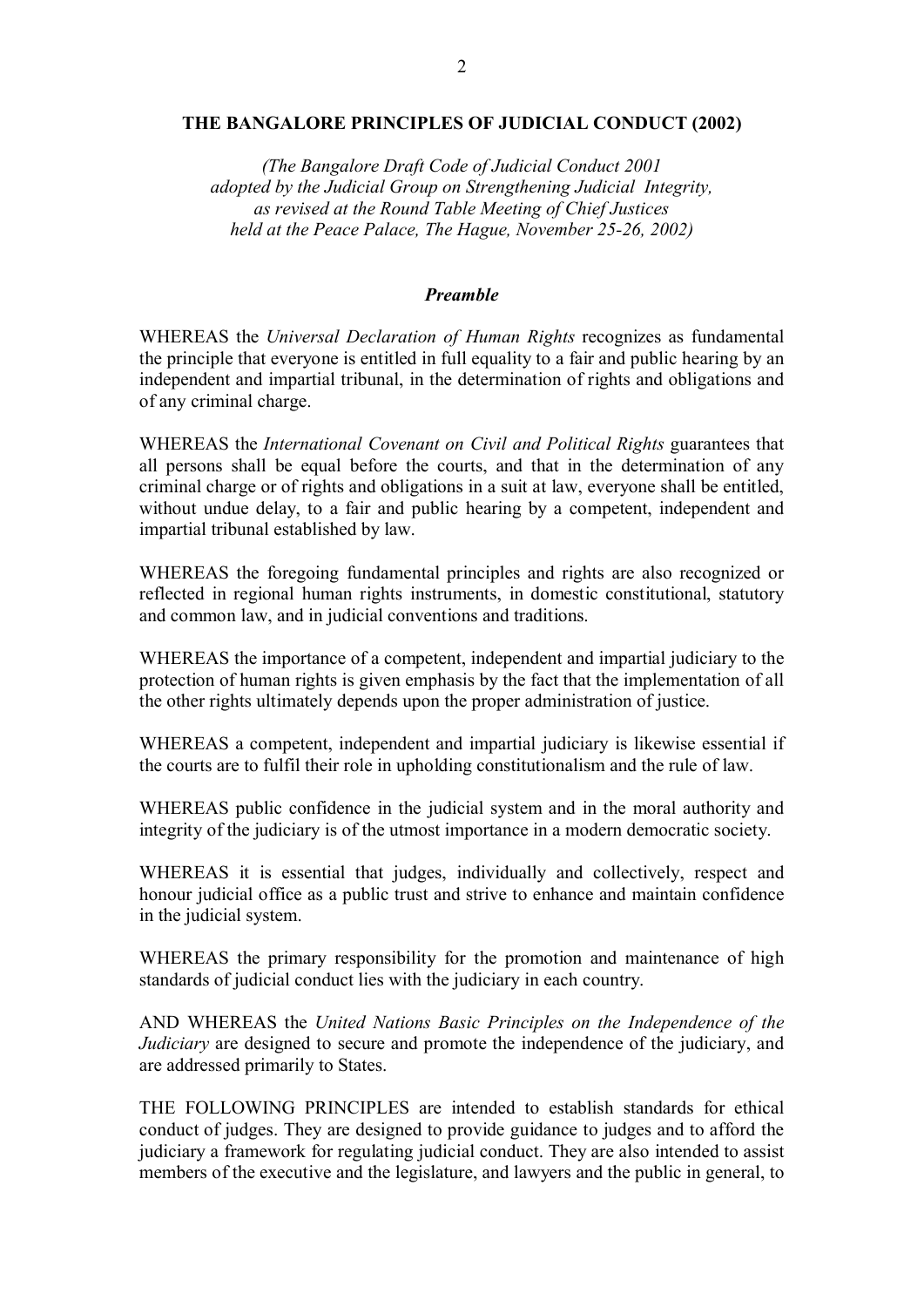better understand and support the judiciary. These principles presuppose that judges are accountable for their conduct to appropriate institutions established to maintain judicial standards, which are themselves independent and impartial, and are intended to supplement and not to derogate from existing rules of law and conduct which bind the judge.

# *Value 1:* **INDEPENDENCE**

### *Principle*:

Judicial independence is a pre-requisite to the rule of law and a fundamental guarantee of a fair trial. A judge shall therefore uphold and exemplify judicial independence in both its individual and institutional aspects.

#### *Application:*

- 1.1 A judge shall exercise the judicial function independently on the basis of the judge's assessment of the facts and in accordance with a conscientious understanding of the law, free of any extraneous influences, inducements, pressures, threats or interference, direct or indirect, from any quarter or for any reason.
- 1.2 A judge shall be independent in relation to society in general and in relation to the particular parties to a dispute which the judge has to adjudicate.
- 1.3 A judge shall not only be free from inappropriate connections with, and influence by, the executive and legislative branches of government, but must also appear to a reasonable observer to be free therefrom.
- 1.4 In performing judicial duties, a judge shall be independent of judicial colleagues in respect of decisions which the judge is obliged to make independently.
- 1.5 A judge shall encourage and uphold safeguards for the discharge of judicial duties in order to maintain and enhance the institutional and operational independence of the judiciary.
- 1.6 A judge shall exhibit and promote high standards of judicial conduct in order to reinforce public confidence in the judiciary which is fundamental to the maintenance of judicial independence.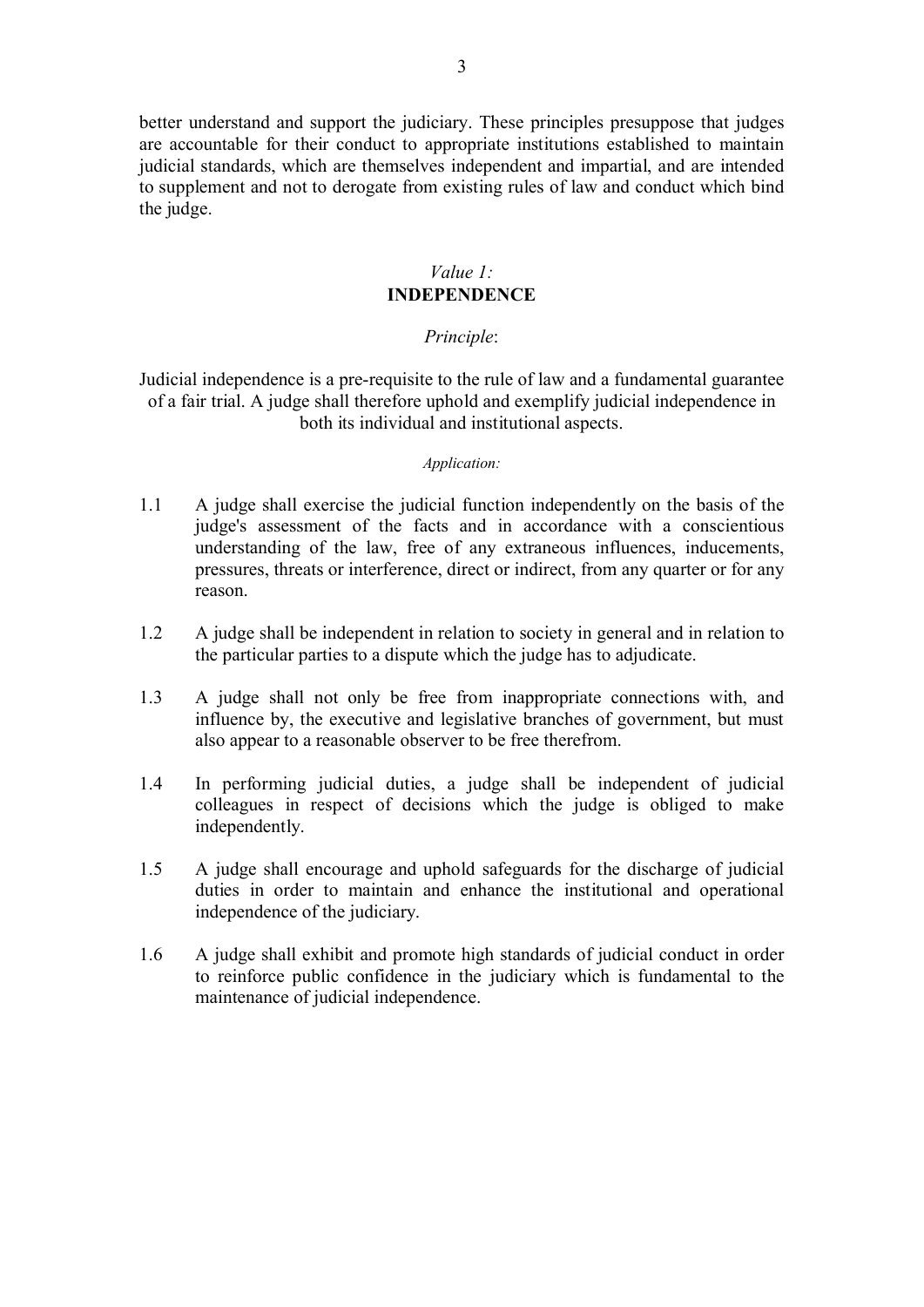### *Value 2:* **IMPARTIALITY**

### *Principle:*

Impartiality is essential to the proper discharge of the judicial office. It applies not only to the decision itself but also to the process by which the decision is made.

## *Application:*

- 2.1 A judge shall perform his or her judicial duties without favour, bias or prejudice.
- 2.2 A judge shall ensure that his or her conduct, both in and out of court, maintains and enhances the confidence of the public, the legal profession and litigants in the impartiality of the judge and of the judiciary.
- 2.3 A judge shall, so far as is reasonable, so conduct himself or herself as to minimise the occasions on which it will be necessary for the judge to be disqualified from hearing or deciding cases.
- 2.4 A judge shall not knowingly, while a proceeding is before, or could come before, the judge, make any comment that might reasonably be expected to affect the outcome of such proceeding or impair the manifest fairness of the process. Nor shall the judge make any comment in public or otherwise that might affect the fair trial of any person or issue.
- 2.5 A judge shall disqualify himself or herself from participating in any proceedings in which the judge is unable to decide the matter impartially or in which it may appear to a reasonable observer that the judge is unable to decide the matter impartially. Such proceedings include, but are not limited to, instances where

2.5.1 the judge has actual bias or prejudice concerning a party or personal knowledge of disputed evidentiary facts concerning the proceedings;

2.5.2 the judge previously served as a lawyer or was a material witness in the matter in controversy; or

2.5.3 the judge, or a member of the judge's family, has an economic interest in the outcome of the matter in controversy:

Provided that disqualification of a judge shall not be required if no other tribunal can be constituted to deal with the case or, because of urgent circumstances, failure to act could lead to a serious miscarriage of justice.

# *Value 3:* **INTEGRITY**

# *Principle:*

Integrity is essential to the proper discharge of the judicial office.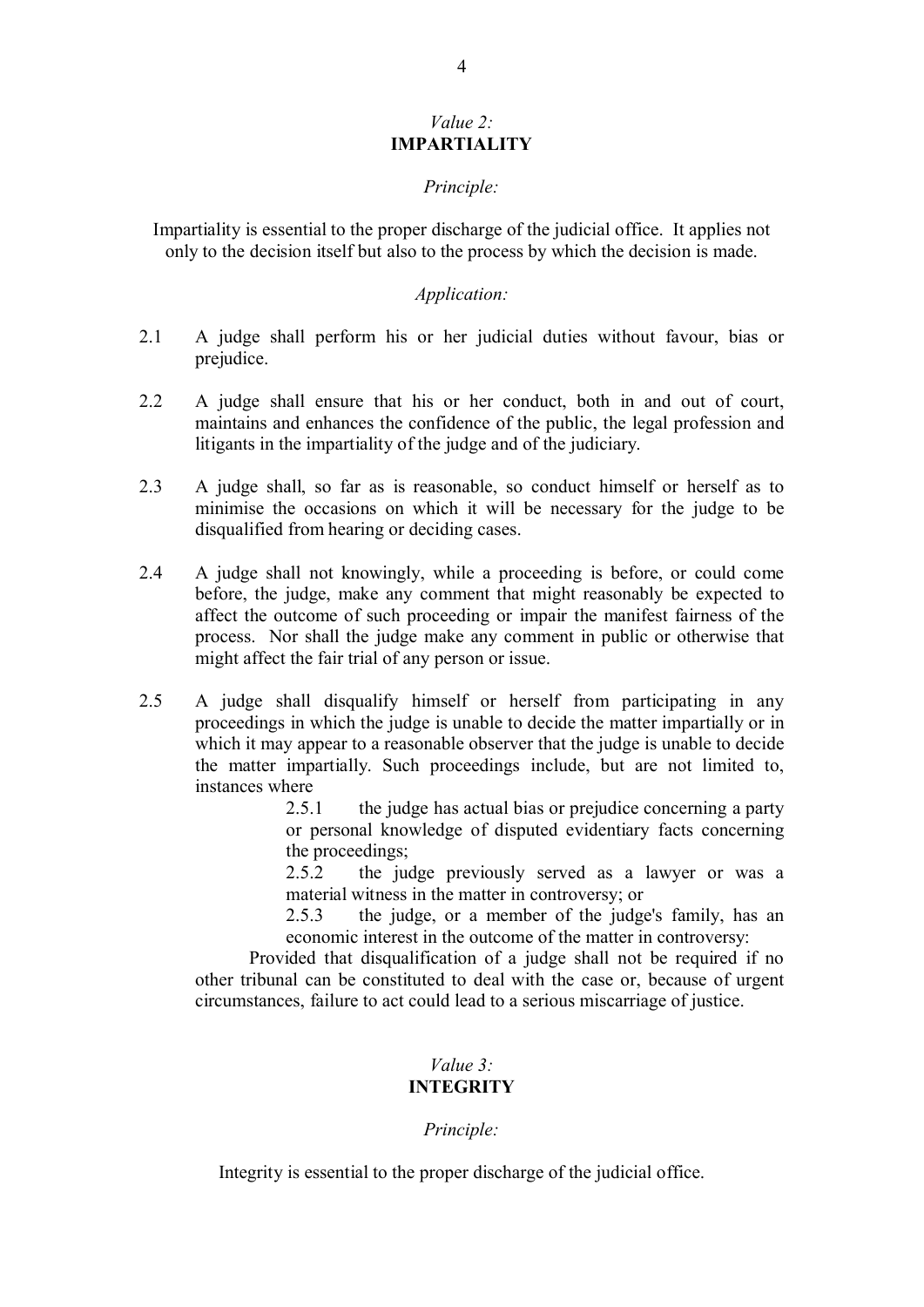# *Application:*

- 3.1 A judge shall ensure that his or her conduct is above reproach in the view of a reasonable observer.
- 3.2 The behaviour and conduct of a judge must reaffirm the people's faith in the integrity of the judiciary. Justice must not merely be done but must also be seen to be done.

# *Value 4:* **PROPRIETY**

# *Principle:*

Propriety, and the appearance of propriety, are essential to the performance of all of the activities of a judge.

# *Application:*

- 4.1 A judge shall avoid impropriety and the appearance of impropriety in all of the judge's activities.
- 4.2. As a subject of constant public scrutiny, a judge must accept personal restrictions that might be viewed as burdensome by the ordinary citizen and should do so freely and willingly. In particular, a judge shall conduct himself or herself in a way that is consistent with the dignity of the judicial office.
- 4.3. A judge shall, in his or her personal relations with individual members of the legal profession who practise regularly in the judge's court, avoid situations which might reasonably give rise to the suspicion or appearance of favouritism or partiality.
- 4.4 A judge shall not participate in the determination of a case in which any member of the judge's family represents a litigant or is associated in any manner with the case.
- 4.5 A judge shall not allow the use of the judge's residence by a member of the legal profession to receive clients or other members of the legal profession.
- 4.6 A judge, like any other citizen, is entitled to freedom of expression, belief, association and assembly, but in exercising such rights, a judge shall always conduct himself or herself in such a manner as to preserve the dignity of the judicial office and the impartiality and independence of the judiciary.
- 4.7 A judge shall inform himself or herself about the judge's personal and fiduciary financial interests and shall make reasonable efforts to be informed about the financial interests of members of the judge's family.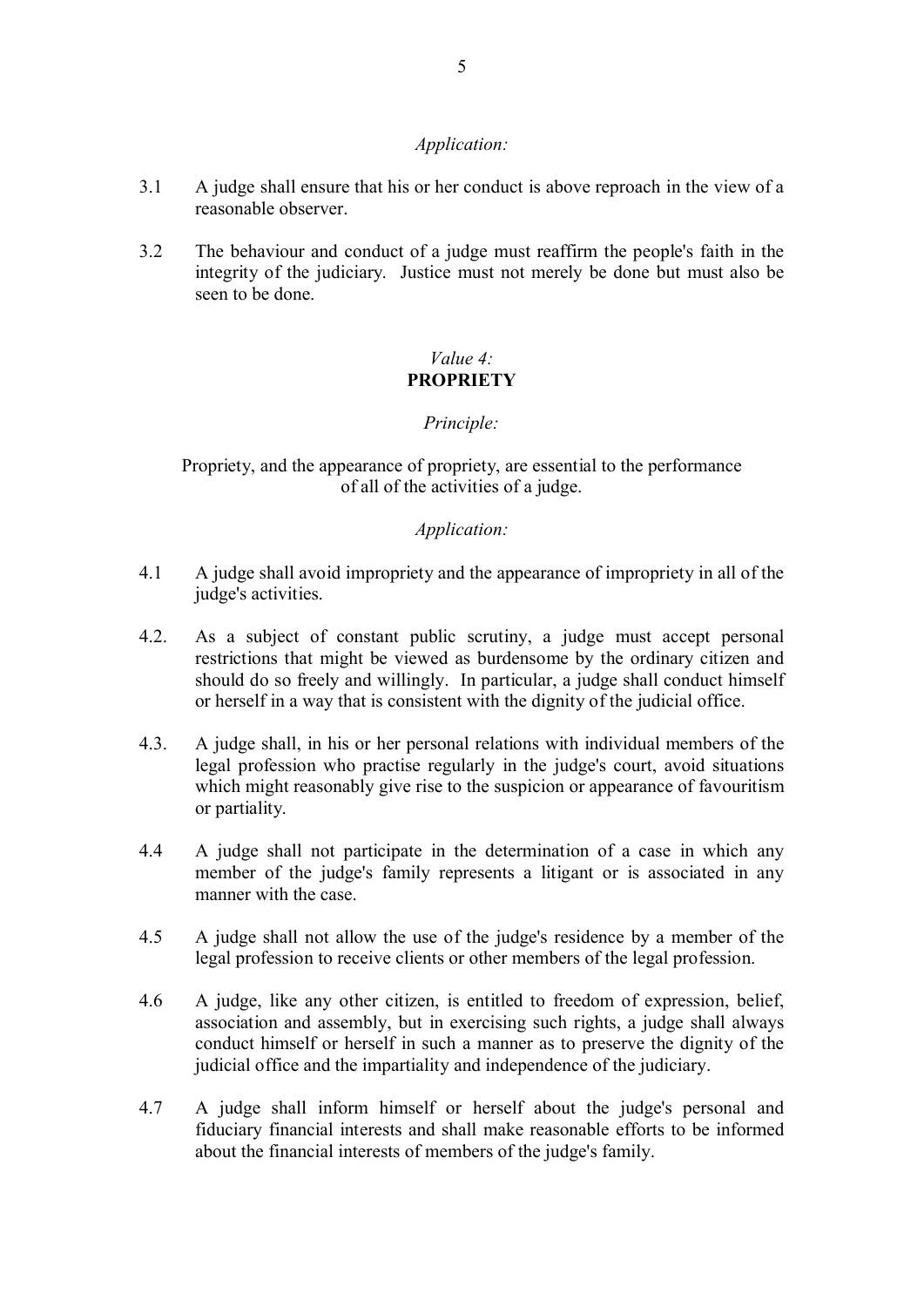- 4.8 A judge shall not allow the judge's family, social or other relationships improperly to influence the judge's judicial conduct and judgment as a judge.
- 4.9 A judge shall not use or lend the prestige of the judicial office to advance the private interests of the judge, a member of the judge's family or of anyone else, nor shall a judge convey or permit others to convey the impression that anyone is in a special position improperly to influence the judge in the performance of judicial duties.
- 4.10 Confidential information acquired by a judge in the judge's judicial capacity shall not be used or disclosed by the judge for any other purpose not related to the judge's judicial duties.
- 4.11 Subject to the proper performance of judicial duties, a judge may:
	- 4.11.1 write, lecture, teach and participate in activities concerning the law, the legal system, the administration of justice or related matters;
	- 4.11.2 appear at a public hearing before an official body concerned with matters relating to the law, the legal system, the administration of justice or related matters;

4.11.3 serve as a member of an official body, or other government commission, committee or advisory body, if such membership is not inconsistent with the perceived impartiality and political neutrality of a judge; or

- 4.11.4 engage in other activities if such activities do not detract from the dignity of the judicial office or otherwise interfere with the performance of judicial duties.
- 4.12 A judge shall not practise law whilst the holder of judicial office.
- 4.13 A judge may form or join associations of judges or participate in other organisations representing the interests of judges.
- 4.14 A judge and members of the judge's family, shall neither ask for, nor accept, any gift, bequest, loan or favour in relation to anything done or to be done or omitted to be done by the judge in connection with the performance of judicial duties.
- 4.15 A judge shall not knowingly permit court staff or others subject to the judge's influence, direction or authority, to ask for, or accept, any gift, bequest, loan or favour in relation to anything done or to be done or omitted to be done in connection with his or her duties or functions.
- 4.16 Subject to law and to any legal requirements of public disclosure, a judge may receive a token gift, award or benefit as appropriate to the occasion on which it is made provided that such gift, award or benefit might not reasonably be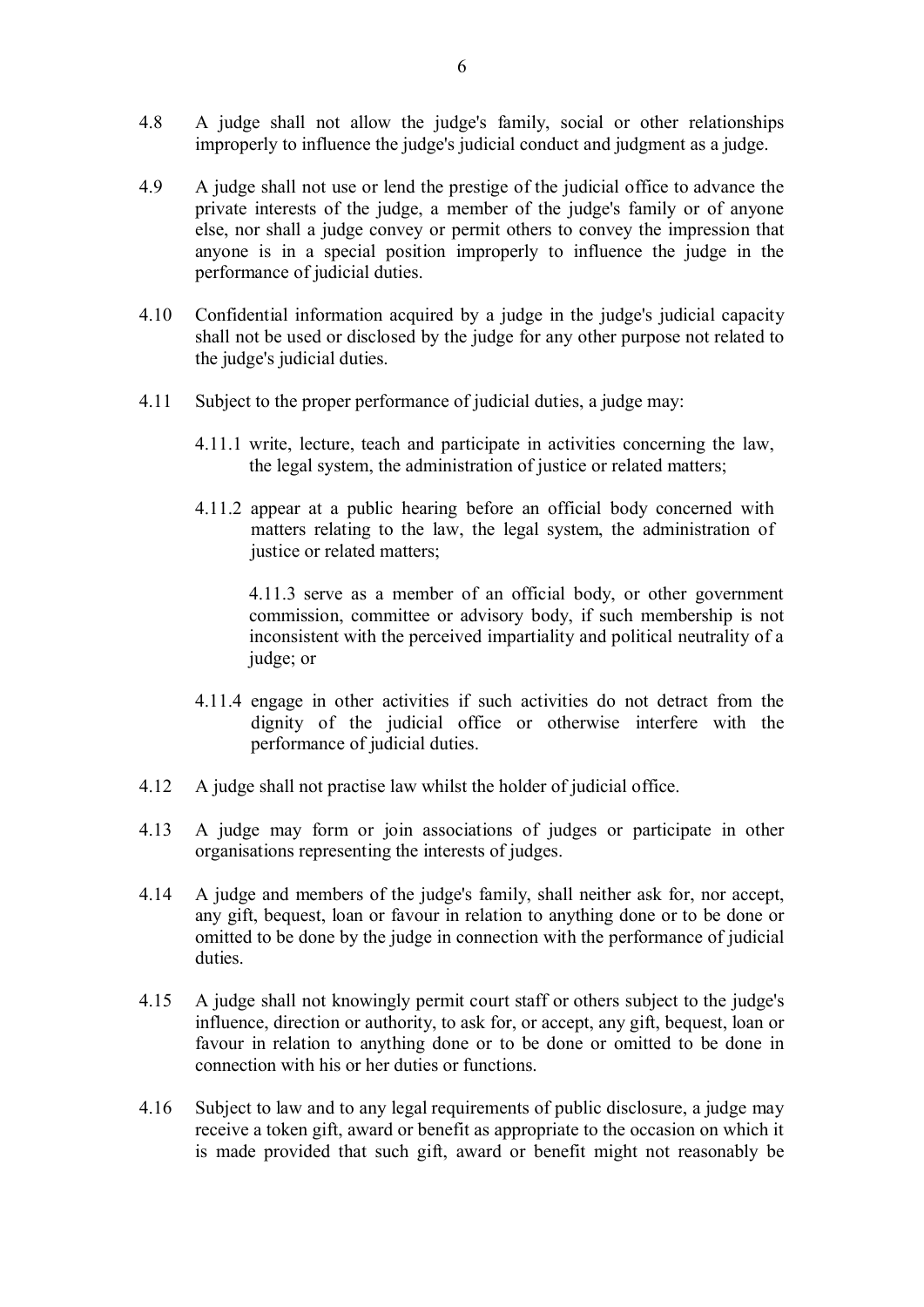perceived as intended to influence the judge in the performance of judicial duties or otherwise give rise to an appearance of partiality.

# *Value 5:* **EQUALITY**

# *Principle:*

# Ensuring equality of treatment to all before the courts is essential to the due performance of the judicial office.

### *Application:*

- 5.1 A judge shall be aware of, and understand, diversity in society and differences arising from various sources, including but not limited to race, colour, sex, religion, national origin, caste, disability, age, marital status, sexual orientation, social and economic status and other like causes ("irrelevant grounds").
- 5.2 A judge shall not, in the performance of judicial duties, by words or conduct, manifest bias or prejudice towards any person or group on irrelevant grounds.
- 5.3 A judge shall carry out judicial duties with appropriate consideration for all persons, such as the parties, witnesses, lawyers, court staff and judicial colleagues, without differentiation on any irrelevant ground, immaterial to the proper performance of such duties.
- 5.4 A judge shall not knowingly permit court staff or others subject to the judge's influence, direction or control to differentiate between persons concerned, in a matter before the judge, on any irrelevant ground.
- 5.5 A judge shall require lawyers in proceedings before the court to refrain from manifesting, by words or conduct, bias or prejudice based on irrelevant grounds, except such as are legally relevant to an issue in proceedings and may be the subject of legitimate advocacy.

# *Value 6:* **COMPETENCE AND DILIGENCE**

.

#### *Principle:*

Competence and diligence are prerequisites to the due performance of judicial office.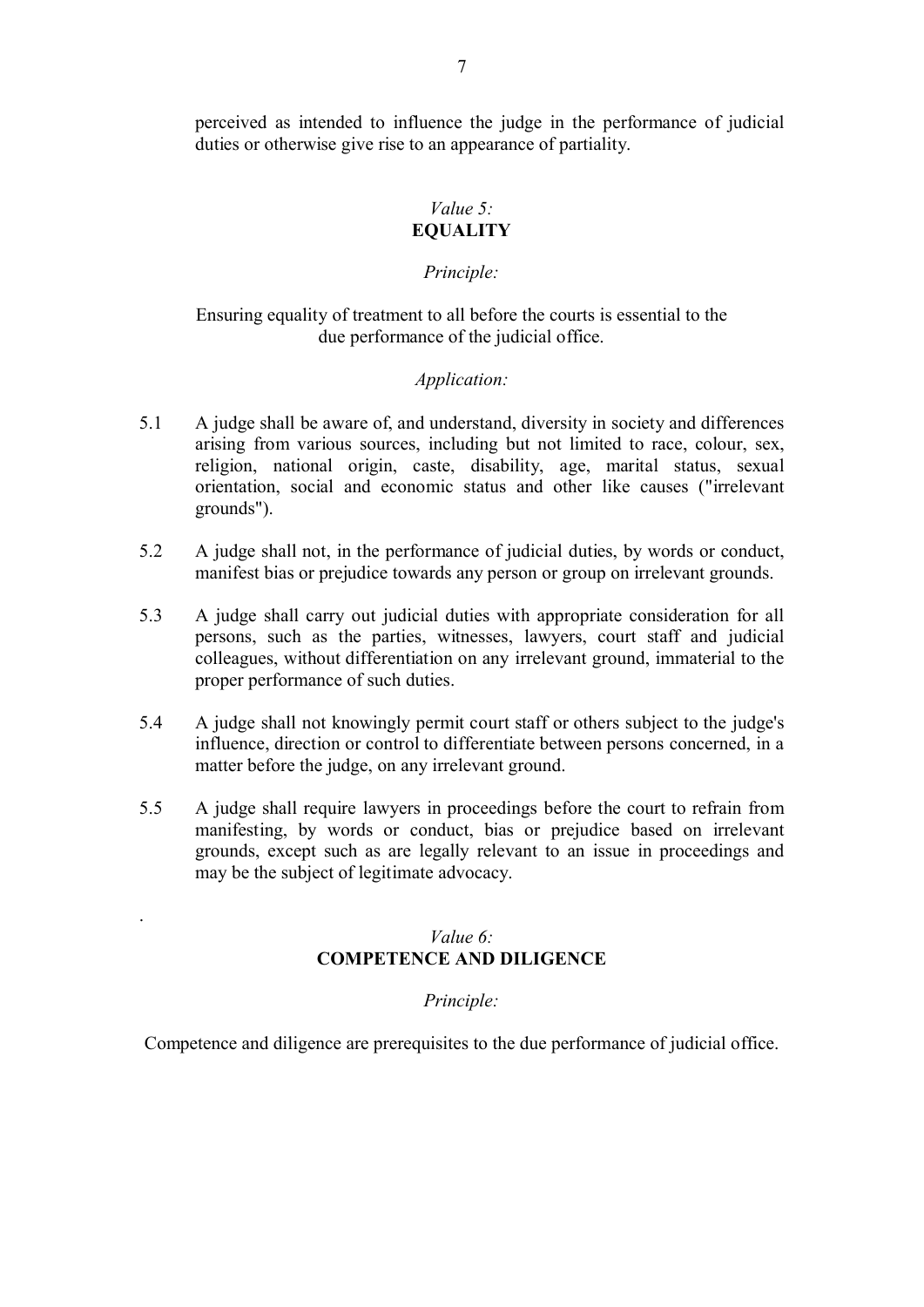# *Application:*

- 6.1 The judicial duties of a judge take precedence over all other activities.
- 6.2 A judge shall devote the judge's professional activity to judicial duties, which include not only the performance of judicial functions and responsibilities in court and the making of decisions, but also other tasks relevant to the judicial office or the court's operations.
- 6.3 A judge shall take reasonable steps to maintain and enhance the judge's knowledge, skills and personal qualities necessary for the proper performance of judicial duties, taking advantage for this purpose of the training and other facilities which should be made available, under judicial control, to judges.
- 6.4 A judge shall keep himself or herself informed about relevant developments of international law, including international conventions and other instruments establishing human rights norms.
- 6.5 A judge shall perform all judicial duties, including the delivery of reserved decisions, efficiently, fairly and with reasonable promptness.
- 6.6 A judge shall maintain order and decorum in all proceedings before the court and be patient, dignified and courteous in relation to litigants, jurors, witnesses, lawyers and others with whom the judge deals in an official capacity. The judge shall require similar conduct of legal representatives, court staff and others subject to the judge's influence, direction or control.
- 6.7 A judge shall not engage in conduct incompatible with the diligent discharge of judicial duties.

# **IMPLEMENTATION**

By reason of the nature of judicial office, effective measures shall be adopted by national judiciaries to provide mechanisms to implement these principles if such mechanisms are not already in existence in their jurisdictions.

# **DEFINITIONS**

In this statement of principles, unless the context otherwise permits or requires, the following meanings shall be attributed to the words used:

"*Court staff*" includes the personal staff of the judge including law clerks.

"*Judge*" means any person exercising judicial power, however designated.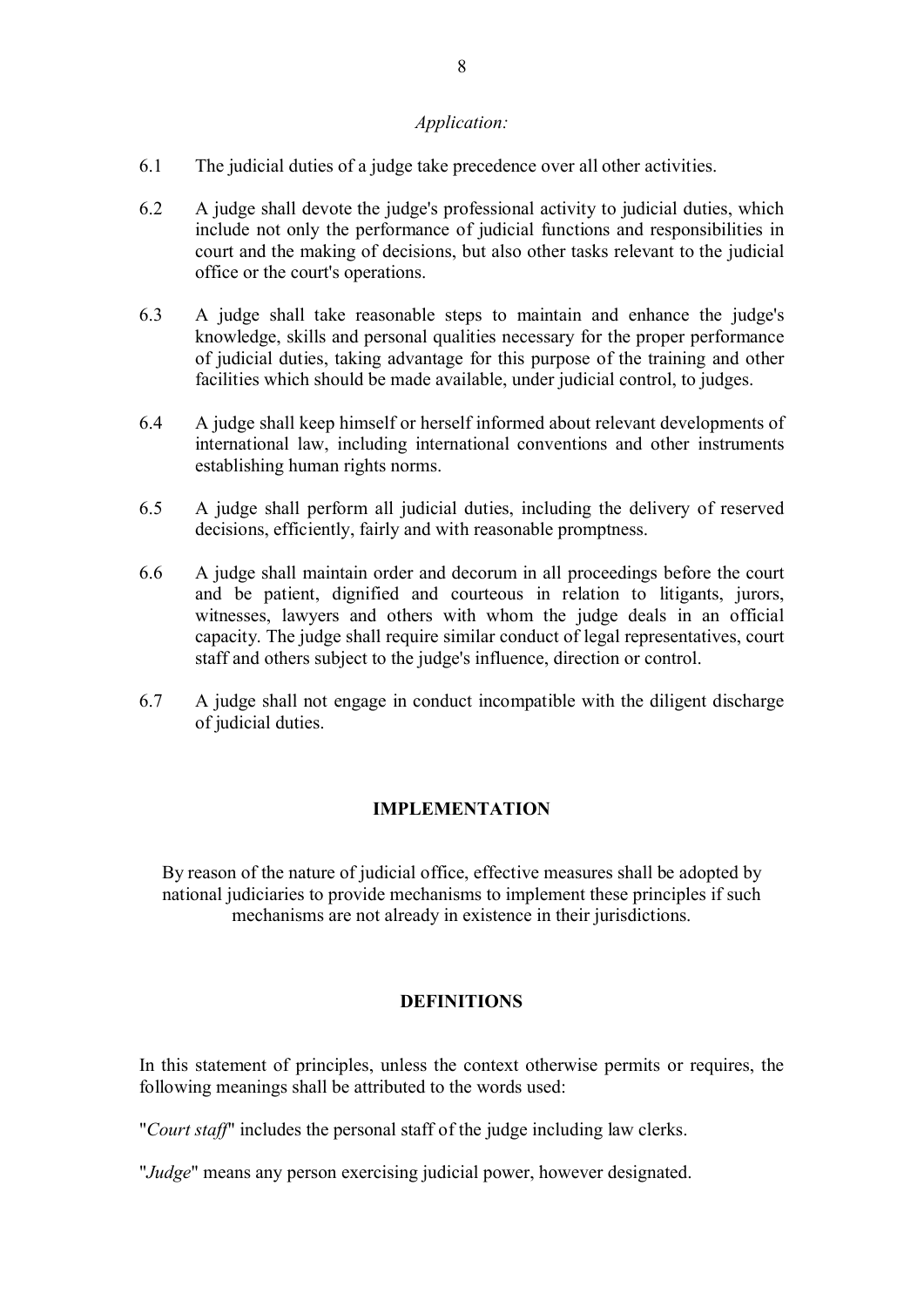"*Judge's family*" includes a judge's spouse, son, daughter, son-in-law, daughter-inlaw, and any other close relative or person who is a companion or employee of the judge and who lives in the judge's household.

"*Judge's spouse*" includes a domestic partner of the judge or any other person of either sex in a close personal relationship with the judge.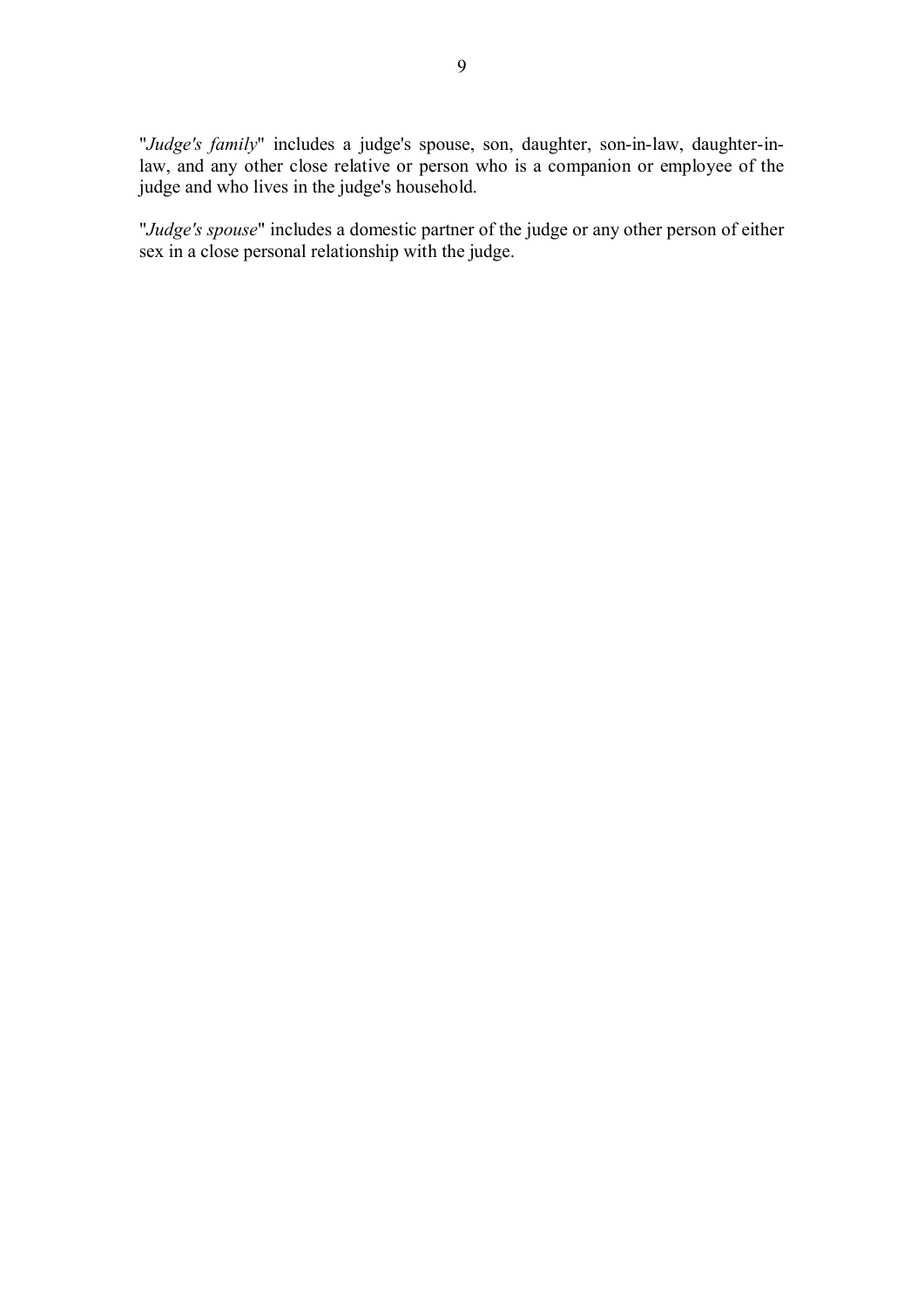## *Explanatory Note*

1. At its first meeting held in Vienna in April 2000 on the invitation of the United Nations Centre for International Crime Prevention, and in conjunction with the  $10<sup>th</sup>$ United Nations Congress on the Prevention of Crime and the Treatment of Offenders, the Judicial Group on Strengthening Judicial Integrity (comprising Chief Justice Latifur Rahman of Bangladesh, Chief Justice Bhaskar Rao of Karnataka State in India, Justice Govind Bahadur Shrestha of Nepal, Chief Justice Uwais of Nigeria, Deputy Vice-President Langa of the Constitutional Court of South Africa, Chief Justice Nyalali of Tanzania, and Justice Odoki of Uganda, meeting under the chairmanship of Judge Christopher Weeramantry, Vice-President of the International Court of Justice, with Justice Michael Kirby of the High Court of Australia as rapporteur, and with the participation of Dato' Param Cumaraswamy, UN Special Rapporteur on the Independence of Judges and Lawyers) recognized the need for a code against which the conduct of judicial officers may be measured. Accordingly, the Judicial Group requested that codes of judicial conduct which had been adopted in some jurisdictions be analyzed, and a report be prepared by the Co-ordinator of the Judicial Integrity Programme, Dr Nihal Jayawickrama, concerning: (a) the core considerations which recur in such codes; and (b) the optional or additional considerations which occur in some, but not all, such codes and which may or may not be suitable for adoption in particular countries.

2. In preparing a draft code of judicial conduct in accordance with the directions set out above, reference was made to several existing codes and international instruments including, in particular, the following:

- (a) The Code of Judicial Conduct adopted by the House of Delegates of the American Bar Association, August 1972.
- (b) Declaration of Principles of Judicial Independence issued by the Chief Justices of the Australian States and Territories, April 1997.
- (c) Code of Conduct for the Judges of the Supreme Court of Bangladesh, prescribed by the Supreme Judicial Council in the exercise of power under Article 96(4)(a) of the Constitution of the People's Republic of Bangladesh, May 2000.
- (d) Ethical Principles for Judges, drafted with the cooperation of the Canadian Judges Conference and endorsed by the Canadian Judicial Council, 1998.
- (e) The European Charter on the Statute for Judges, Council of Europe, July 1998.
- (f) The Idaho Code of Judicial Conduct 1976.
- (g) Restatement of Values of Judicial Life adopted by the Chief Justices Conference of India, 1999.
- (h) The Iowa Code of Judicial Conduct.
- (i) Code of Conduct for Judicial Officers of Kenya, July 1999.
- (j) The Judges' Code of Ethics of Malaysia, prescribed by the Yang di-Pertuan Agong on the recommendation of the Chief Justice, the President of the Court of Appeal and the Chief Judges of the High Courts, in the exercise of powers conferred by Article 125(3A) of the Federal Constitution of Malaysia, 1994.
- (k) The Code of Conduct for Magistrates in Namibia.
- (l) Rules Governing Judicial Conduct, New York State, USA.
- (m) Code of Conduct for Judicial Officers of the Federal Republic of Nigeria.
- (n) Code of Conduct to be observed by Judges of the Supreme Court and of the High Courts of Pakistan.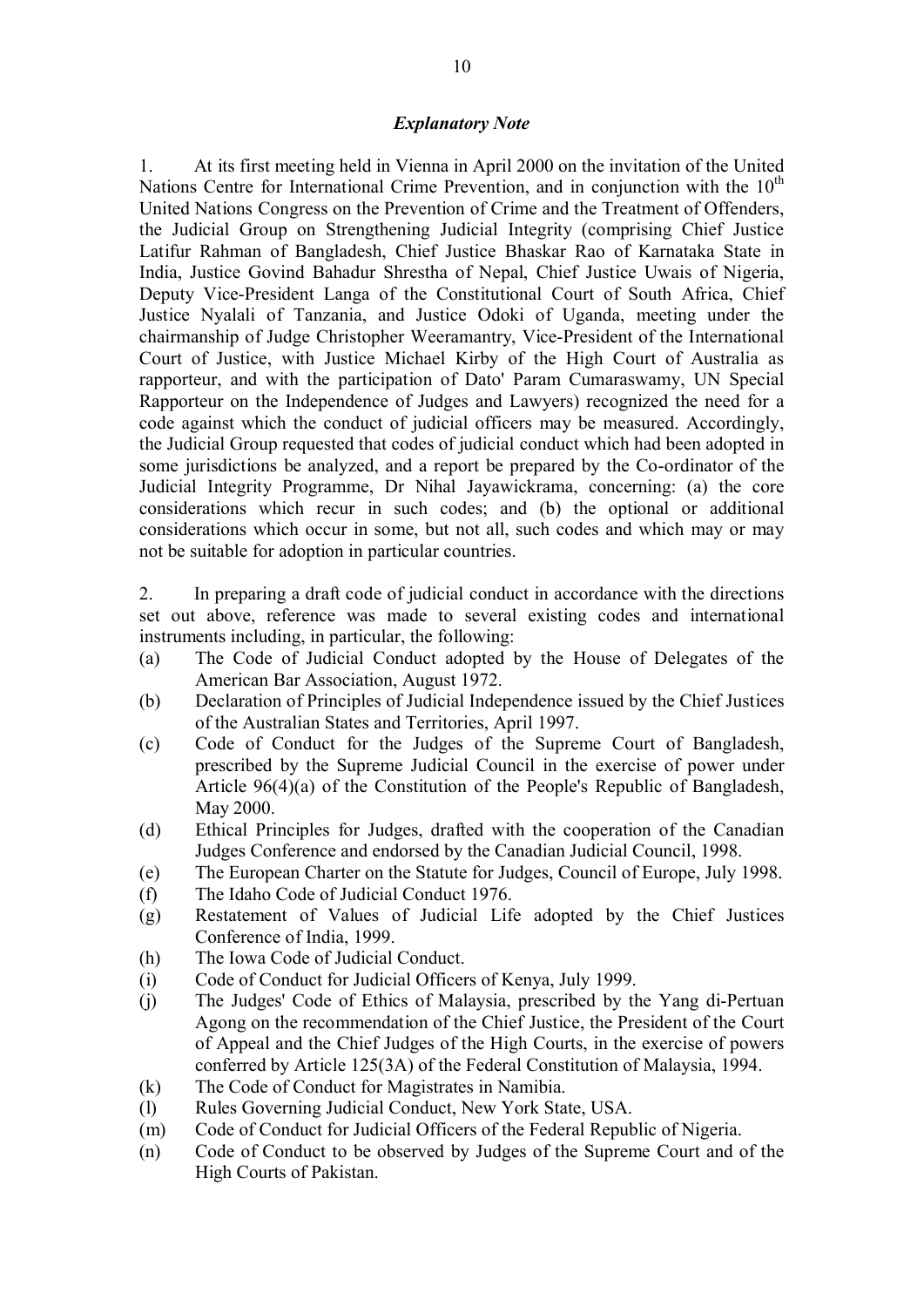- (o) The Code of Judicial Conduct of the Philippines, September 1989.
- (p) The Canons of Judicial Ethics of the Philippines, proposed by the Philippines Bar Association, approved by the Judges of First Instance of Manila, and adopted for the guidance of and observance by the judges under the administrative supervision of the Supreme Court, including municipal judges and city judges.
- (q) Yandina Statement: Principles of Independence of the Judiciary in Solomon Islands, November 2000.
- (r) Guidelines for Judges of South Africa, issued by the Chief Justice, the President of the Constitutional Court, and the Presidents of High Courts, the Labour Appeal Court, and the Land Claims Court, March 2000.
- (s) Code of Conduct for Judicial Officers of Tanzania, adopted by the Judges and Magistrates Conference, 1984.
- (t) The Texas Code of Judicial Conduct
- (u) Code of Conduct for Judges, Magistrates and Other Judicial Officers of Uganda, adopted by the Judges of the Supreme Court and the High Court, July 1989.
- (v) The Code of Conduct of the Judicial Conference of the United States.
- (w) The Canons of Judicial Conduct for the Commonwealth of Virginia, adopted and promulgated by the Supreme Court of Virginia, 1998.
- (x) The Code of Judicial Conduct adopted by the Supreme Court of the State of Washington, USA, October 1995.
- (y) The Judicial (Code of Conduct) Act, enacted by the Parliament of Zambia, December 1999.
- (z) Draft Principles on the Independence of the Judiciary ("Siracusa Principles"), prepared by a committee of experts convened by the International Association of Penal Law, the International Commission of Jurists, and the Centre for the Independence of Judges and Lawyers, 1981.
- (aa) Minimum Standards of Judicial Independence adopted by the International Bar Association, 1982.
- (bb) United Nations Basic Principles on the Independence of the Judiciary, endorsed by the UN General Assembly, 1985.
- (cc) Draft Universal Declaration on the Independence of Justice ("Singhvi Declaration") prepared by Mr L.V. Singhvi, UN Special Rapporteur on the Study on the Independence of the Judiciary, 1989.
- (dd) The Beijing Statement of Principles of the Independence of the Judiciary in the Lawasia Region, adopted by the  $6<sup>th</sup>$  Conference of Chief Justices, August 1997.
- (ee) The Latimer House Guidelines for the Commonwealth on good practice governing relations between the Executive, Parliament and the Judiciary in the promotion of good governance, the rule of law and human rights to ensure the effective implementation of the Harare Principles, 1998.
- (ff) The Policy Framework for Preventing and Eliminating Corruption and Ensuring the Impartiality of the Judicial System, adopted by the expert group convened by the Centre for the Independence of Judges and Lawyers, February 2000.

At its second meeting held in Bangalore in February 2001, the Judicial Group (comprising Chief Justice Mainur Reza Chowdhury of Bangladesh, Justice Claire L'Heureux Dube of Canada, Chief Justice Reddi of Karnataka State in India, Chief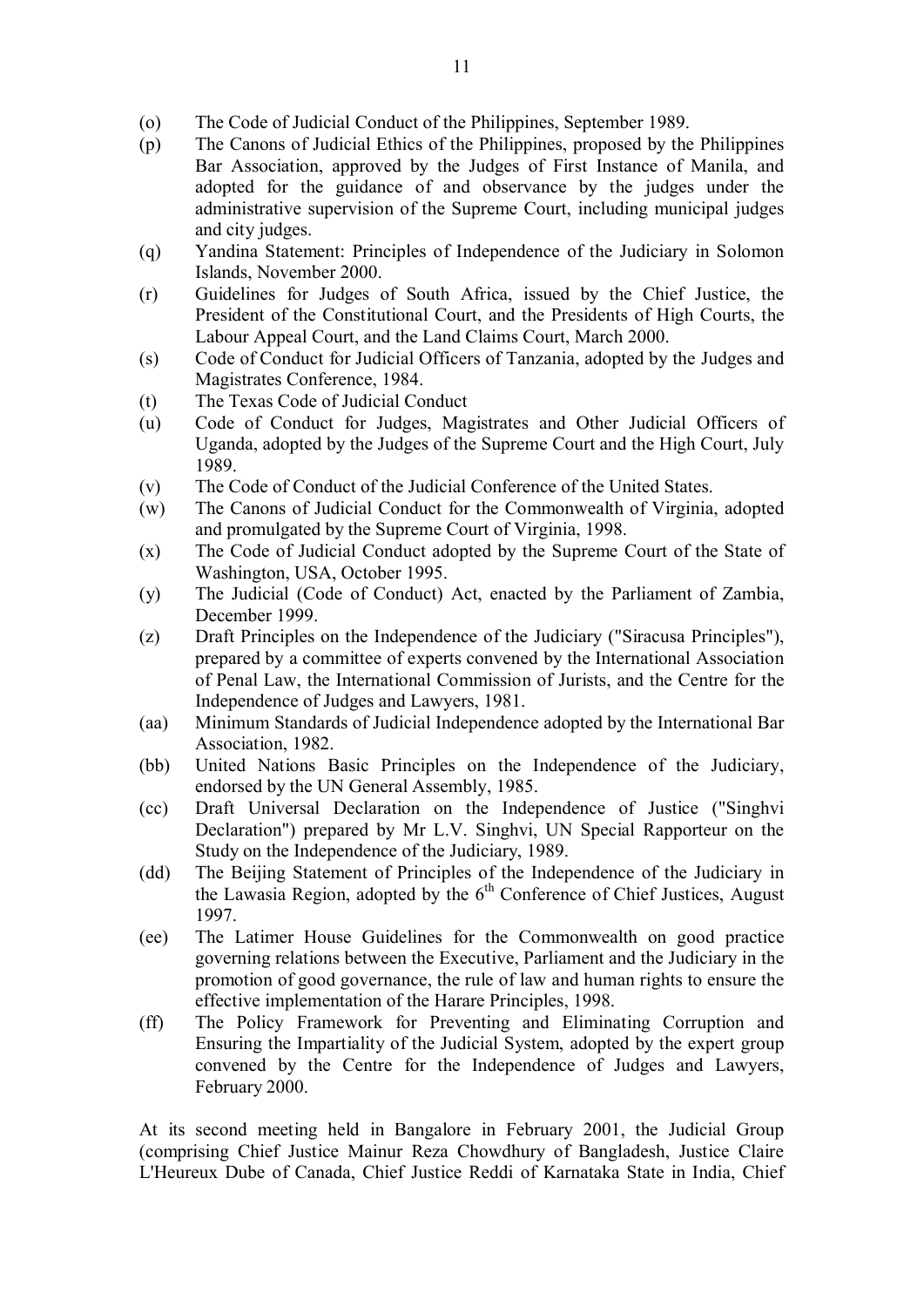Justice Upadhyay of Nepal, Chief Justice Uwais of Nigeria, Deputy Chief Justice Langa of South Africa, Chief Justice Silva of Sri Lanka, Chief Justice Samatta of Tanzania, and Chief Justice Odoki of Uganda, meeting under the chairmanship of Judge Weeramantry, with Justice Kirby as rapporteur, and with the participation of the UN Special Rapporteur and Justice Bhagwati, Chairman of the UN Human Rights Committee, representing the UN High Commissioner for Human Rights) proceeding by way of examination of the draft placed before it, identified the core values, formulated the relevant principles, and agreed on the Bangalore Draft Code of Judicial Conduct. The Judicial Group recognized, however, that since the Bangalore Draft had been developed by judges drawn principally from common law countries, it was essential that it be scrutinized by judges of other legal traditions to enable it to assume the status of a duly authenticated international code of judicial conduct.

The Bangalore Draft was widely disseminated among judges of both common law and civil law systems and discussed at several judicial conferences. In June 2002, it was reviewed by the Working Party of the Consultative Council of European Judges (CCJE-GT), comprising Vice-President Reissner of the Austrian Association of Judges, Judge Fremr of the High Court in the Czech Republic, President Lacabarats of the Cour d'Appel de Paris in France, Judge Mallmann of the Federal Administrative Court of Germany, Magistrate Sabato of Italy, Judge Virgilijus of the Lithuanian Court of Appeal, Premier Conseiller Wiwinius of the Cour d'Appel of Luxembourg, Juge Conseiller Afonso of the Court of Appeal of Portugal, Justice Ogrizek of the Supreme Court of Slovenia, President Hirschfeldt of the Svea Court of Appeal in Sweden, and Lord Justice Mance of the United Kingdom. On the initiative of the American Bar Association, the Bangalore Draft was translated into the national languages, and reviewed by judges, of the Central and Eastern European countries; in particular, of Bosnia-Herzegovina, Bulgaria, Croatia, Kosovo, Romania, Serbia and Slovakia.

The Bangalore Draft was revised in the light of the comments received from CCJE-GT and others referred to above; Opinion no.1 (2001) of CCJE on standards concerning the independence of the judiciary; the draft Opinion of CCJE on the principles and rules governing judges' professional conduct, in particular ethics, incompatible behaviour and impartiality; and by reference to more recent codes of judicial conduct including the Guide to Judicial Conduct published by the Council of Chief Justices of Australia in June 2002, the Model Rules of Conduct for Judges of the Baltic States, the Code of Judicial Ethics for Judges of the People's Republic of China, and the Code of Judicial Ethics of the Macedonian Judges Association.

The revised Bangalore Draft was placed before a Round-Table Meeting of Chief Justices (or their representatives) from the civil law system, held in the Peace Palace in The Hague, Netherlands, in November 2002, with Judge Weeramantry presiding. Those participating were Judge Vladimir de Freitas of the Federal Court of Appeal of Brazil, Chief Justice Iva Brozova of the Supreme Court of the Czech Republic, Chief Justice Mohammad Fathy Naguib of the Supreme Constitutional Court of Egypt, Conseillere Christine Chanet of the Cour de Cassation of France, President Genaro David Gongora Pimentel of the Suprema Corte de Justicia de la Nacion of Mexico, President Mario Mangaze of the Supreme Court of Mozambique, President Pim Haak of the Hoge Raad der Nederlanden, Justice Trond Dolva of the Supreme Court of Norway, and Chief Justice Hilario Davide of the Supreme Court of the Philippines.